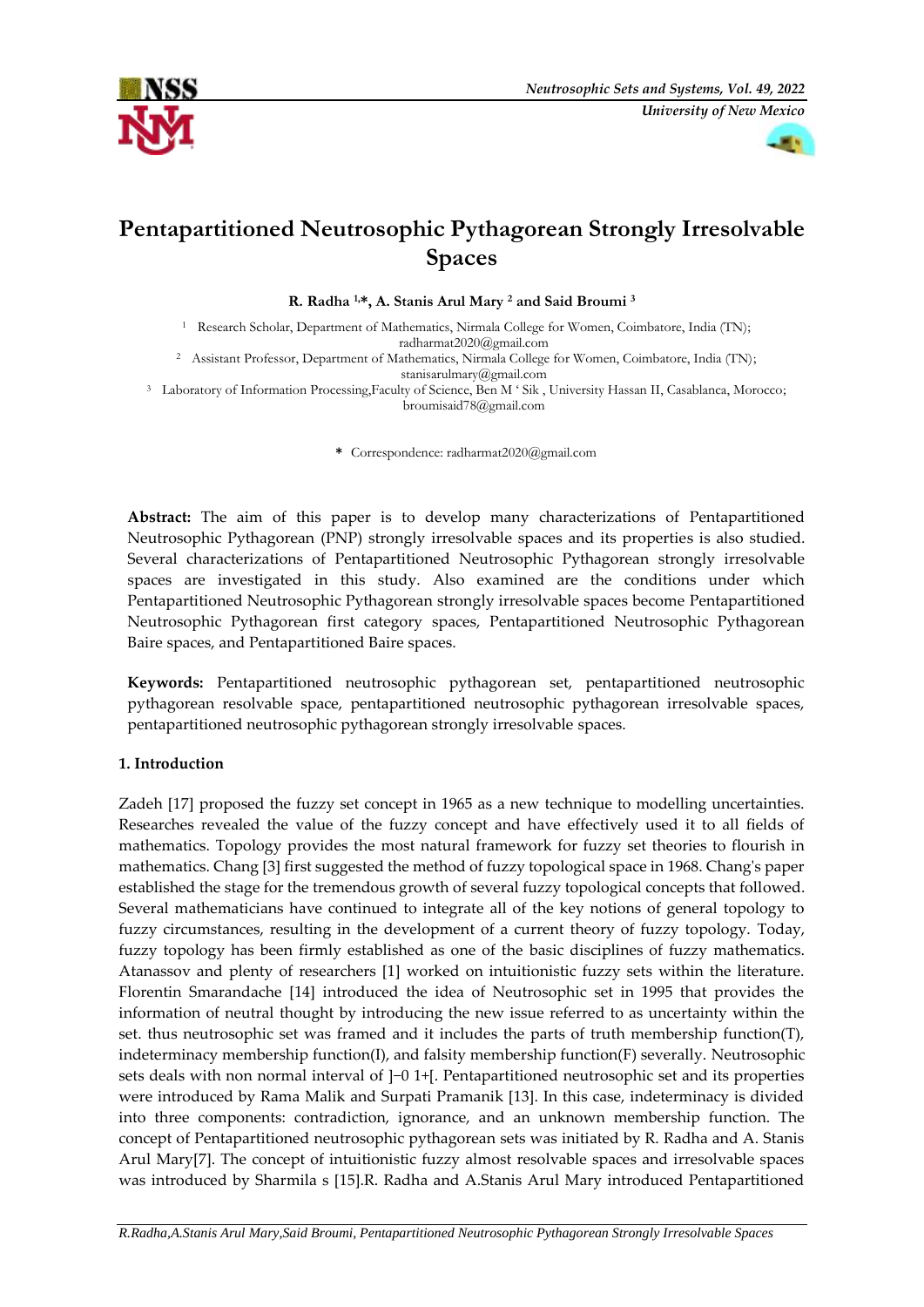neutrosophic pythagorean resolvable and irresolvable spaces. Also we have studied the concept of Pentapartitioned neutrosophic pythagorean almost resolvable and irresolvable spaces. Now we extend the concepts to pentapartitioned neutrosophic pythagorean strongly irresolvable spaces and studied relations with other Pentapartitioned neutrosophic pythagorean baire spaces, first category set, second category set and hyper connected spaces.

#### **2. Preliminaries**

#### **2.1 Definition [14]**

Let X be a universe. A Neutrosophic set A on X can be defined as follows:

$$
A = \{ \langle x, T_A(x), I_A(x), F_A(x) \rangle : x \in X \}
$$

Where  $T_A$ ,  $I_A$ ,  $F_A$ :  $U \to [0,1]$  and  $0 \le T_A(x) + I_A(x) + F_A(x) \le 3$ 

Here,  $T_A(x)$  is the degree of membership,  $I_A(x)$  is the degree of inderminancy and  $F_A(x)$  is the degree of non-membership.

#### **2.2 Definition [7]**

Let X be a universe. A Pentapartitioned neutrosophic pythagorean [PNP] set A with T, F, C and U as dependent neutrosophic components and I as independent component for A on X is an object of the form

$$
A = \{ \langle x, T_A, C_A, I_A, U_A, F_A \rangle : x \in X \}
$$

Where  $T_A$  +  $F_A \leq 1$ ,  $C_A$  +  $U_A \leq 1$  and

$$
(T_A)^2 + (C_A)^2 + (I_A)^2 + (U_A)^2 + (F_A)^2 \le 3
$$

Here,  $T_A(x)$  is the truth membership,  $C_A(x)$  is contradiction membership,  $U_A(x)$  is ignorance membership,

 $F_A(x)$  is the false membership and I<sub>A</sub> (x) is an unknown membership.

#### **2.3 Definition [13]**

Let P be a non-empty set. A Pentapartitioned neutrosophic set A over P characterizes each element p in P a truth -membership function  $T_A$ , a contradiction membership function  $C_A$ , an ignorance membership function  $G_A$ , unknown membership function  $U_A$  and a false membership function  $F_A$ , such that for each p in P

$$
T_A + C_A + G_A + U_A + F_A \leq 5
$$

## **2.4 Definition [7]**

The complement of a pentapartitioned neutrosophic pythagorean set A on R Denoted by  $A<sup>c</sup>$  or  $A<sup>*</sup>$ and is defined as

$$
A^{c} = \{ \langle x, F_{A}(x), U_{A}(x), 1 - G_{A}(x), C_{A}(x), T_{A}(x) \rangle : x \in X \}
$$

## **2.5 Definition [7]**

Let  $A = \langle x, T_A(x), C_A(x), G_A(x), U_A(x), F_A(x) \rangle$  and  $B = \langle x, T_B(x), C_B(x), G_B(x), U_B(x), F_B(x) \rangle$ are pentapartitioned neutrosophic pythagorean sets. Then A  $\cup$  B = < x, max $(T_A(x), T_B(x))$ , max $(C_A(x), C_B(x))$ , min $(G_A(x), G_B(x))$ , min $(U_A(x), U_B(x))$ ,  $min(F_A(x), F_B(x))$ , > A  $\cap$  B =  $\langle x, min(T_A(x), T_B(x)), min(C_A(x), C_B(x)), max(G_A(x), G_B(x)) \rangle$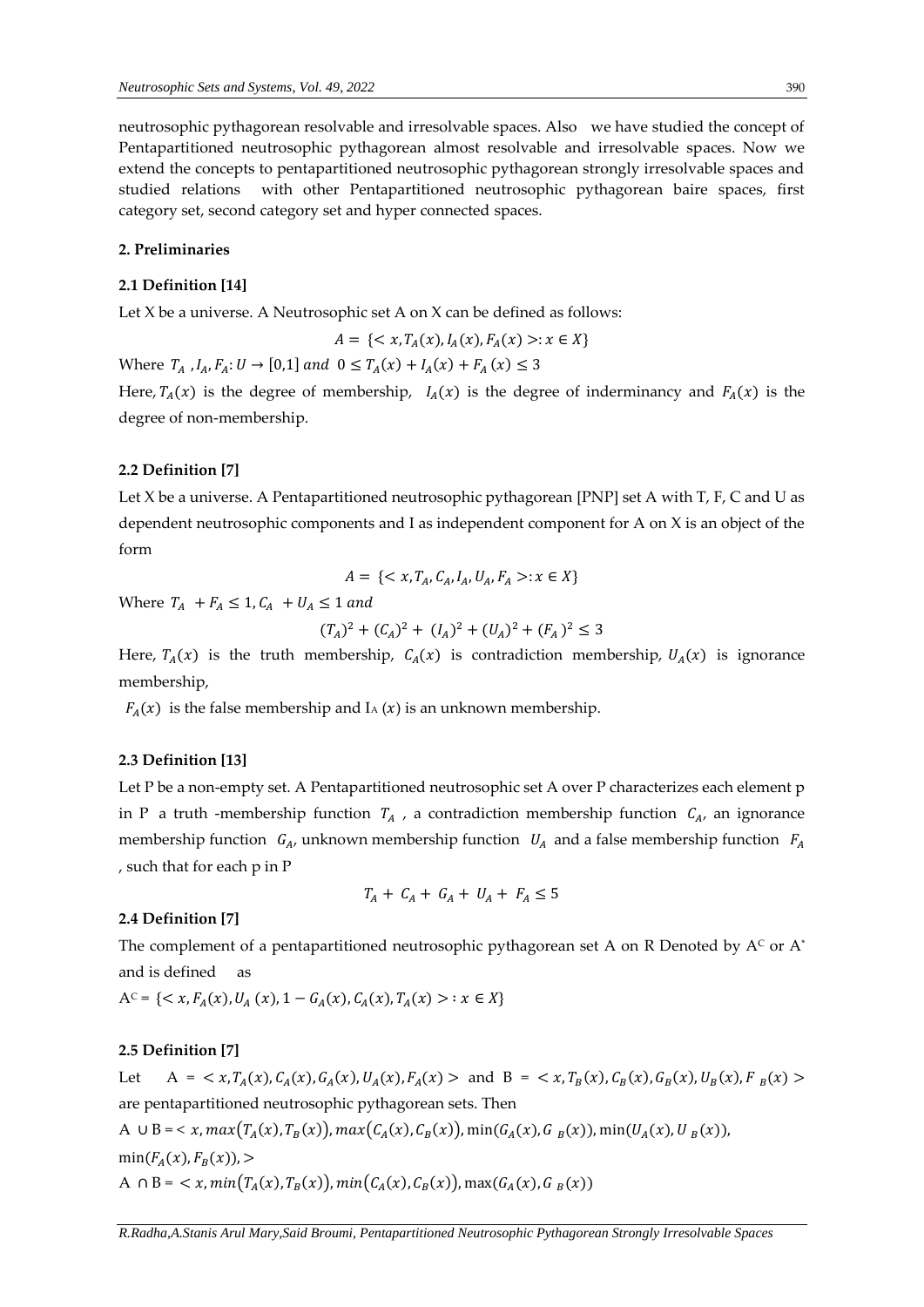$$
, max(U_A(x), U_B(x)), max(F_A(x), F_B(x)) >
$$

# **2.6 Definition [7]**

A PNP topology on a nonempty set R is a family of a PNP sets in R satisfying the following axioms

- 1)  $0,1 \in \tau$
- 2)  $R_1 \cap R_2 \in \tau$  for any  $R_1, R_2 \in \tau$
- 3)  $\bigcup R_i \in \tau$  for any  $R_i : i \in I \subseteq \tau$

The complement R<sup>\*</sup> of PNP open set (PNPOS, in short) in PNP topological space [PNPTS] (R, $\tau$ ), is called a PNP closed set [PNPCS].

# **2.7 Definition [7]**

Let  $(R, \tau)$  be a PNPTS and L be a PNPTS in R. Then the PNP interior and PNP Closure of R denoted by

 $Cl(L) = \bigcap \{K: K \text{ is a PNPCS in R and } L \subseteq K\}.$ 

Int(L) =  $\bigcup$ {G: G is a PNPOS in R and G⊆ L}.

## **2.8 Definition [11]**

Let  $(R,\tau)$  be a PNPTS and K be a PNP set in  $(R,\tau)$ . Then the PNP closure operator satisfy the following properties.

 $1-PNPCl(K) = PNPInt(1-K)$ 

 $1-PNPInt(K) = PNPCl(1-K)$ 

## **2.9 Definition [11]**

A PNP A in PNPTS ( $R,\tau$ ) is called PNP dense if there exists no PNPCS L in ( $R,\tau$ ) such that  $K \subseteq L \subseteq$ **1.** That is  $PNPC1(K) = 1$ .

# **2.10 Definition [11]**

A PNP A in PNPTS  $(R, \tau)$  is called PNP nowhere dense if there exists no nonzero PNPOS L in  $(R, \tau)$ such that  $\mathbf{L} \subseteq \text{PNPCI}(K)$ . That is PNPInt (PNPCI(K)) = 0.

# **2.11 Definition [11]**

A PNPTS  $(R,\tau)$  is called PNP resolvable if there exists a PNP dense set K in  $(R,\tau)$  such that PNPCl  $(1-K) = 1$ . Otherwise  $(R,\tau)$  is called PNP irresolvable.

## **2.12 Definition [11]**

A PNPTS  $(R,\tau)$  is called PNP submaximal if PNPCl(K) = 1 for any non-zero PNP set K in  $(R,\tau)$ .

# **2.13 Definition [11]**

A PNPTS  $(R,\tau)$  is called a PNP open hereditarily resolvable if PNPInt (PNPCl(K))  $\neq 0$  for any PNP set K in  $(R,\tau)$ .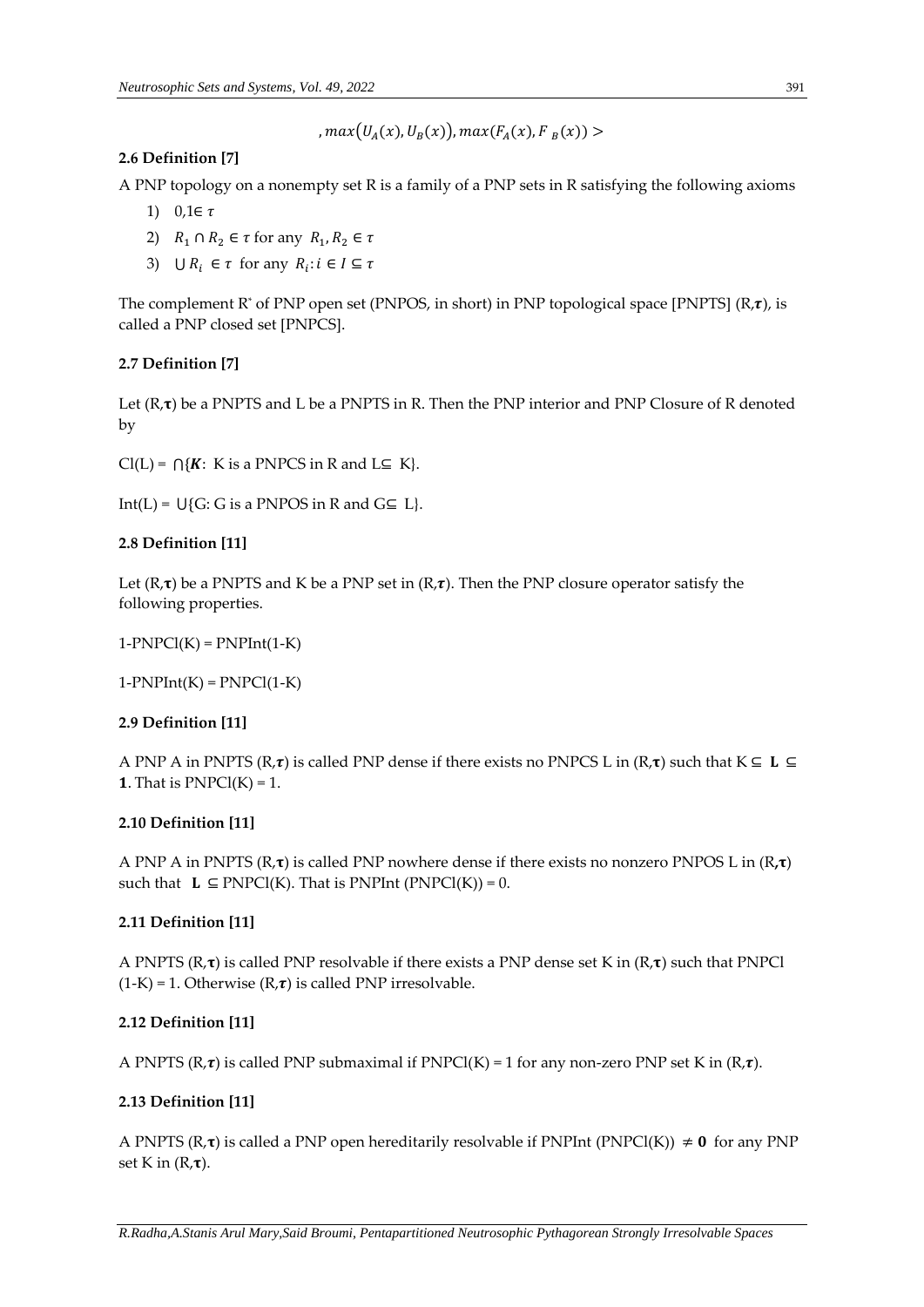## **2.14 Definition [11]**

APNPTS (R, $\tau$ ) is called PNP first category if  $\bigcup_{i=1}^{\infty} K_i$ , where  $K_i$ 's are PNP nowhere dense sets in  $(R, \tau)$ . A PNPTS which is not first category is said to be PNP second category.

## 2**.15 Definition [11]**

A PNPTS (R, $\tau$ ) is called a PNP baire space if PNPInt ( $\bigcup_{i=1}^{\infty} K_i$ ) = 0, where  $K_i$ 's are PNP nowhere dense sets in  $(R,\tau)$ .

# **2.16 Definition [12]** A PNP K in a PNPTS (R, $\tau$ ) is called PNPR<sub>1</sub> if  $K = \bigcap_{i=1}^{\infty} K_i$  where each  $K_i \in \tau$ .

# **2.17 Definition [12]**

A PNP K in a PNPTS (R,  $\tau$ ) is called PNPR<sub>2</sub> if  $K = \bigcup_{i=1}^{\infty} K_i$  where each  $K_i \in \tau$ .

# **2.18 Definition [12]**

A PNPTS  $(R,\tau)$  is called a PNP hyper- connected space if every PNP open set is PNP dense in  $(R,\tau)$ . That is PNPCl  $(K_i) = 1$  for all  $K_i \in \tau$ .

## **2.19 Definition [12]**

A PNPTS  $(R,\tau)$  is called Pentapartitioned Neutrosophic Pythagorean nodec space, if every non-zero PNP nowhere dense set in  $(R,\tau)$  is PNP closed.

## 3**. Pentapartitioned Neutrosophic Pythagorean (PNP) Strongly Irresolvable Spaces**

## **3.1 Definition**

A Pentapartitioned Neutrosophic Pythagorean topological space PNPTS  $(R, \tau)$  is called a Pentapartitioned Neutrosophic Pythagorean strongly irresolvable space if PNPCl  $(K) = 1$  for any non-zero Pentapartitioned neutrosophic pythagorean set K in  $(R,\tau)$  implies that PNPCl (PNPInt(K))  $= 1$ .

## **3.2 Example**

Let  $R = {p}$ . Let A and B be the PNP sets defined on R as follows.  $A = \{p, 0.4, 0.3, 0.3, 0.5, 0.4\}$  $B = \{p, 0.5, 0.6, 0.5, 0.2, 0.3\}$ Then, clearly  $\tau = \{0, A, 1\}$  is a PNP topology on R. Then,  $PNPCI(A) = 1$  and  $PNPCI(PNPInt(A) = 1$ ,  $PNPCI(B) = 1$  and  $PNPCI(PNPInt(B) = 1$ . Hence  $(R,\tau)$  is a PNP strongly irresolvable space.

## **3.3 Theorem**

If  $(R,\tau)$  is a PNP strongly irresolvable space and if PNPInt $(K) = 0$  for any non-zero PNP set K in  $(R,\tau)$ , then  $PNPInt(PNPCl(K)) = 0$ .

## **Proof**

Let K be a non-zero PNP set in  $(R,\tau)$  such that PNPInt(K) = 0. Then 1 – PNPInt(K) = 1 which implies that PNPCl(1-K) = 1. Since  $(R,\tau)$  is PNP strongly irresolvable space, we have PNPCl (PNPInt(1-k)) = 1 which implies that  $1 - PNPInt(PNPCl(K)) = 1$ . Therefore PNPInt  $(PNPCl(K)) = 0$ .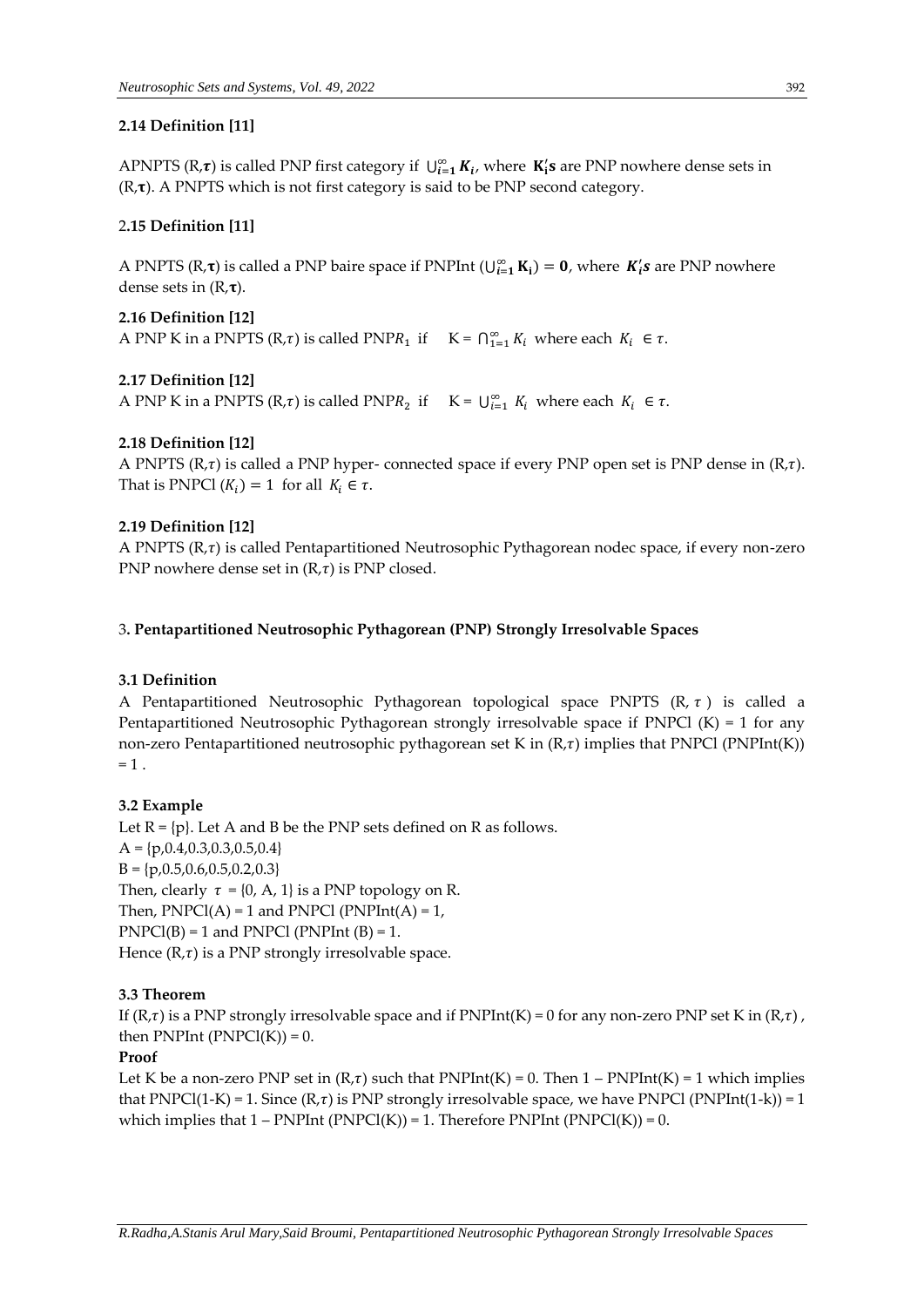# **3.4 Theorem**

If  $(R,\tau)$  is a PNP strongly irresolvable space and if PNPInt(PNPCl(K))  $\neq 0$  for any non-zero PNP set K in  $(R,\tau)$  then PNPInt  $(K) \neq 0$ .

# **Proof**

Let K be a non-zero PNP set in  $(R,\tau)$  such that PNPInt(PNPCl(K))  $\neq$  0. We claim that PNPInt(K)  $\neq$  0. Supp ose that PNPInt(K) = 0. Then  $1 - PNPInt(K) = 1$ . Now PNPCl( $1 - K$ ) = 1. Since  $(R, \tau)$  is a PNP strongly irresolvable space, we have  $PNPCI(PNPInt(1-K)) = 1$ . Hence  $1 - PNPInt(PNPCl(K)) = 1$ implies that PNPInt(PNPCl(K)) = 0, which is a contradiction. Hence we must have PNPInt(K)  $\neq$  0.

## **3.5 Theorem**

If  $(R,\tau)$  is a PNP strongly irresolvable space, then  $(R,\tau)$  is a PNP irresolvable space.

## **Proof**

Let K be a non-zero PNP set in  $(R,\tau)$  such that PNPCl(K) = 1. We claim that PNPInt(K)  $\neq$  0. Suppose that PNPInt(K) = 0, then  $1$  – PNPInt(K) = 1, which implies that PNPCl(1-K) = 1. Then  $PNPInt(PNPCl(1-K)) = PNPInt(1) = 1$ . This implies that  $1 - PNPCl(PNPInt(K)) = 1$ . Then we have  $PNPCI(PNPInt(K)) = 0$  which is a contradiction to  $(R,\tau)$  is a PNP strongly irresolvable spaces. Hence our assumption PNPInt(K) = 0 is wrong,. Hence we must have PNPInt(K)  $\neq$  0 for all PNP dense sets K in  $(R,\tau)$ . Therefore  $(R,\tau)$  must be a PNP irresolvable space.

## **3.6 Theorem**

If  $(R,\tau)$  is a PNP strongly irresolvable space, then PNPInt( $K_1$ )  $\subseteq$  1 – PNPInt( $K_2$ ) for any two dense sets  $K_1, K_2$  in  $(R,\tau)$ .

# **Proof**

Let  $K_1$  and  $K_2$  be any two non-zero PNP dense sets in  $(R,\tau)$ . Then PNPCl $(K_1)$  = 1 and PNPCl $(K_2)$  = 1 which implies that  $PNPInt(PNPC1(K_1) \neq 0$  and  $PNPInt(PNPC1(K_2) \neq 0$ . Since is a PNP strongly irresolvable space, by theorem 3.4, we have  $PNPInt(K_1) \neq 0$  and  $PNPInt(K_2) \neq 0$ . By theorem 3.5,  $(R,\tau)$  is a PNP irresolvable space, But  $(R,\tau)$  is PNP irresolvable if has a pair of dense sets,  $K_1 \& K_2$  $\exists K_1 \subseteq K_2$ , Now PNPInt $(K_1) \subseteq K_1 \subseteq 1 - K_2 \subseteq 1 - PNPInt(K_2)$ . Therefore we have PNPInt $(K_1) \subseteq K_2$  $K_1$  ⊆ 1 −PNPInt( $K_2$ ) for any two PNP dense sets  $K_1$ ,  $K_2$  in (R, $\tau$ ),

## **3.7 Theorem**

If a PNPTS ( $R, \tau$ ) is a PNP submaximal space, then  $(R, \tau)$  is a PNP strongly irresolvable space. **Proof**

Let  $(R,\tau)$  be a PNP submaximal space and K be a PNP dense set in  $(R,\tau)$ . Since K is a PNP dense set in  $(R,\tau)$ , PNPCl(K) = 1, which implies PNPInt(1-K) = 1-1 = 0. Therefore PNPCl(PNPInt(1-K)) = 0. That is 1  $-$  PNPCl(PNPInt(K)) = 1, which implies  $1 -$  PNPInt(PNPCl(1-K)) = 1. Hence PNPCl(PNPInt(K)) = 1. Therefore  $(R,\tau)$  is a strongly irresolvable space

## **3.8 Theorem**

If K is a PNP nowhere dense set in a PNP topological space  $(R,\tau)$ , then  $(1 - K)$  is a PNP dense set in  $(R,\tau).$ 

# **Proof**

Let K be a PNP nowhere dense set in  $(R,\tau)$ . Then we have PNPInt(PNPCl(K)) = 0. Now 1 –  $PNPInt(PNPCl(K)) = 1- 0 = 1.$  Then  $PNPCl(1 - PNPCl(K)) = 1$ , which implies that  $PNPCl(1-1)$  $PNPInt(1-K)$  = 1.But PNPCl(1 – PNPInt(1- K))  $\subseteq$  PNPCl(PNPCl(1-K)). Hence 1  $\subseteq$ PNPCl(PNPCl(1-K)). Therefore  $PNPCl(1-PNPInt(1-K)) = 1$ . Also  $1 - PNPInt(PNPCl(K)) = 1-0=1$ . Then we have  $PNPCl(1-PNPCl(K)) = 1$ , which implies that  $PNPCl(PNPInt(1-K)) = 1$ . But  $PNPCI(PNPInt(1-K)) \subseteq PNPCI(PNPCI(1-K)).$  Hence  $1 \subseteq PNPCI(PNPCI(1-K)).$  That is PNPCl(PNPCl(1-K)) = 1. Therefore 1- K is a PNP dense set in  $(R,\tau)$ .

## **3.9 Theorem**

If a PNPTS ( $R,\tau$ ) is a PNP submaximal space, then ( $R,\tau$ ) is a PNP nodec space.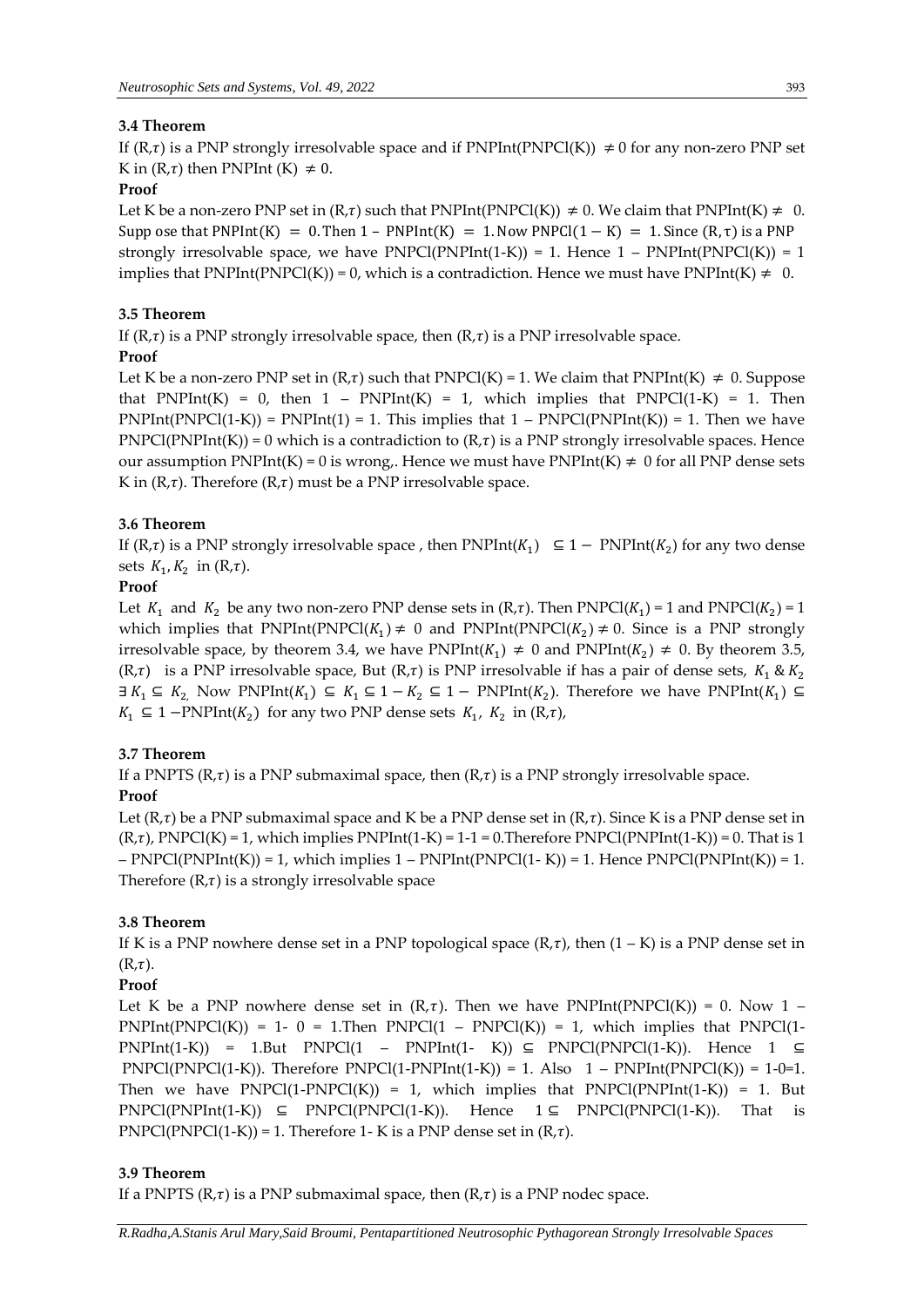#### **Proof**

Let  $(R,\tau)$  be a PNP submaximal space and K be a PNP nowhere dense set in  $(R,\tau)$ . Then by theorem 3.8, 1-K is a PNP dense set in  $(R,\tau)$ . Since  $(R,\tau)$  is a PNP submaximal space, 1-K is a PNP open set in  $(R,\tau)$ . This implies that K is a PNP closed set in  $(R,\tau)$ . Hence each PNP nowhere dense set is a PNP closed set in  $(R,\tau)$  and therefore  $(R,\tau)$  is a PNP nodec space.

## **3.10 Theorem**

If (R, $\tau$ ) is a PNP strongly irresolvable then (R, $\tau$ ) is a PNP Baire space if and only if PNPCl( $\bigcap_{i=1}^{\infty} K_i$ ) = 1.

#### **Proof**

Let  $(R,\tau)$  be a PNP strongly irresolvable space. Suppose that  $K_i$ 's are PNP dense set in  $(R,\tau)$ , then PNPCl(PNPInt( $K_i$ )) = 1. Now 1 – PNPCl(PNPInt( $K_i$ )) = 1-1 = 0. Then we have PNPInt(PNPCl(1- $K_i$ )) = 0. Hence  $(1-K_i)'s$  are PNP nowhere dense sets in  $(R,\tau)$ . Now PNPCl $(\bigcap_{i=1}^{\infty} K_i) = 1$  implies that  $1 -$ PNPCl( $\bigcap_{i=1}^{\infty} K_i$ ) = 0 and hence PNPInt(1 – ( $\bigcap_{i=1}^{\infty} K_i$ )) = 0 and hence PNPInt( $\bigcup_{i=1}^{\infty} (1-K_i)$ ) = 0, where  $(1-K_i)'$ s are PNP nowhere dense sets in  $(R,\tau)$  and therefore  $(R,\tau)$  is a PNP baire space.

Conversely, Let  $K_i$ 's be PNP nowhere dense sets in a PNP strongly irresolvable space and PNP baire space (R, $\tau$ ). Since (R, $\tau$ ) is a PNP baire space, PNPInt( $\bigcup_{i=1}^{\infty} K_i$ ) = 0. Then 1 – PNPInt( $\bigcup_{i=1}^{\infty} K_i$ ) = 1. This implies that

PNPCl(  $\bigcap_{i=1}^{\infty} (1 - K_i) = 1$  (1) Since  $K_i$ 's be PNP nowhere dense sets in a PNP strongly irresolvable space then by theorem3.8,  $(1-K_i)'s$  are PNP dense sets in . Let  $B_i = 1-K_i$ . Then from(1), PNPCl( $\bigcap_{i=1}^{\infty} K_i$ ) = 1, where  $K_i's$  are PNP nowhere dense sets in  $(R,\tau)$ .

#### **3.11 Theorem**

If  $(R,\tau)$  is a PNP strongly irresolvable and  $K = \bigcap_{i=1}^{\infty} K_i$  be a PNP dense set in  $(R,\tau)$ . Then 1 - K is a PNP first category set in  $(R,\tau)$ ,

#### **Proof**

Let K = be a PNP dense set in  $(R, \tau)$ . Then PNPCl(  $\bigcap_{i=1}^{\infty} K_i$ ) = 1. But PNPCl(  $\bigcap_{i=1}^{\infty} K_i$ )  $\subseteq$  $\bigcap_{i=1}^{\infty} P \text{NPCl}(K_i)$ . Thus  $1 \subseteq P \text{NPCl}(\bigcap_{i=1}^{\infty} K_i) \subseteq \bigcap_{i=1}^{\infty} P \text{NPCl}(K_i)$ . Then  $\bigcap_{i=1}^{\infty} (PNPCl(K_i) = 1$ . This implies that PNPCl( $K_i$ ) = 1. Thus  $K_i$ 's are PNP dense set in (R, $\tau$ ). Since (R, $\tau$ ) is PNP strongly irresolvable, by theorem 3.8,(1-  $K_i$ )'s are PNP dense sets in (R, $\tau$ ). Therefore , we have 1 – K =  $\bigcup_{i=1}^{\infty} (1-K_i)$ , where  $(1-K_i)$ 's are PNP nowhere dense sets. Hence  $1-K$  is a PNP first category set in  $(R,\tau).$ 

#### **3.12 Theorem**

If is a PNP strongly irresolvable space and  $K = \bigcap_{i=1}^{\infty} K_i$  be a PNP dense set in  $(R,\tau)$ . Then K is a PNP residual set in  $(R,\tau)$ .

#### **Proof**

Let  $K = \bigcap_{i=1}^{\infty} K_i$  be a PNP dense set in  $(R,\tau)$ . Since  $(R,\tau)$  is a PNP strongly irresolvable space, by theorem 3.11,  $1 - K$  is a PNP first category set in  $(R, \tau)$ . Therefore K is a PNP residual set in  $(R, \tau)$ .

#### **3.13 Theorem**

Let  $(R,\tau)$  be a PNP strongly irresolvable space. If K is a PNP dense set in  $(R,\tau)$ , then  $1 - K$  is a PNP nowhere dense set.

# **Proof**

Let K be a PNP dense set in  $(R,\tau)$ . Since  $(R,\tau)$  is a PNP strongly irresolvable space, PNPCl(PNPInt(K))  $= 1$ . This implies that  $1 - PNPCI(PNPInt(K)) = 0$ . Therefore  $PNPInt(PNPCI(1-K)) = 0$  and hence  $1 - K$ is a PNP nowhere dense set in  $(R,\tau)$ .

#### **3.14 Theorem**

If  $(R, \tau)$  is a PNP strongly irresolvable and PNP nodec space, then  $(R, \tau)$  is a PNP submaximal space, **Proof**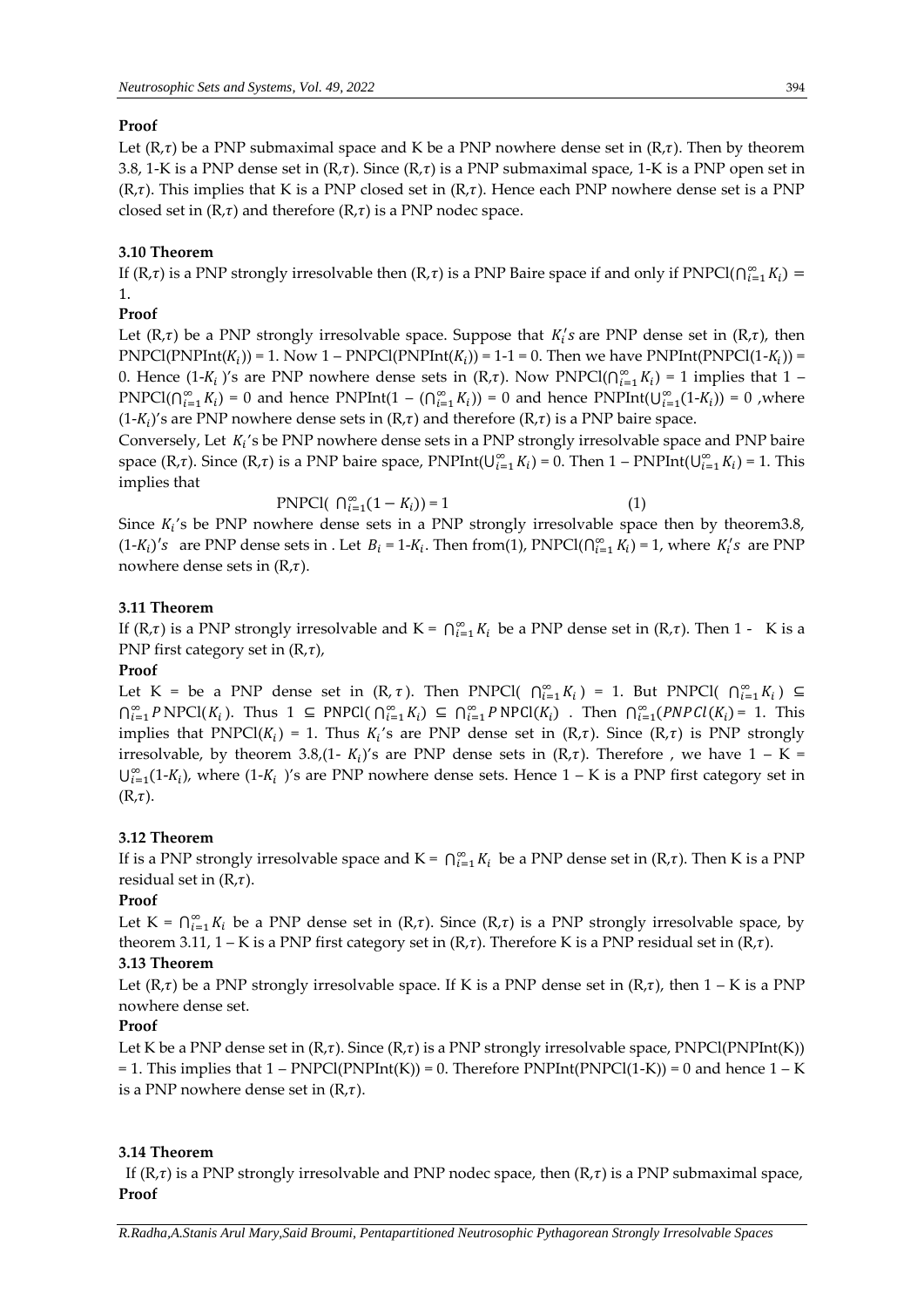Let  $(R,\tau)$  be a PNP strongly and PNP nodec space. Let K be a PNP dense set in  $(R,\tau)$ . Since  $(R,\tau)$  is a PNP strongly irresolvable, by theorem 3.13, 1-K is a PNP nowhere dense set in  $(R, \tau)$ . Since  $(R, \tau)$  is a PNP nodec space, 1-K is a PNP closed set in  $(R,\tau)$ . Then K is a PNP open set in  $(R,\tau)$ . Hence every PNP dense set is PNP open set in  $(R,\tau)$ . Therefore  $(R,\tau)$  is a PNP submaximal space.

## **3.15 Theorem**

If  $(R,\tau)$  is a PNP strongly irresolvable and PNP second category space, then  $\bigcap_{i=1}^{\infty} K_i \neq 0$  where  $K_i$ 's are PNP dense sets in  $(R,\tau)$ .

#### **Proof**

Let  $(R,\tau)$  be a PNP second category space. Let us assume that  $\bigcap_{i=1}^{\infty} K_i \neq 0$ . Since  $K_i$ 's are PNP dense sets in (R, $\tau$ ), by theorem 3.12, (1– $K_i$ )'s are PNP nowhere dense sets in (R, $\tau$ ). Now  $1 - \bigcap_{i=1}^{\infty} K_i$ = 1, implies that  $\bigcup_{i=1}^{\infty} (1 - K_i)$  and  $(1 - K_i)$ 's are PNP nowhere dense sets in  $(R, \tau)$ . Hence  $(R, \tau)$  is a PNP first category space, which is a contradiction. Therefore  $\bigcap_{i=1}^{\infty} K_i \neq 0$ , where  $K_i$ 's are PNP dense sets in  $(R,\tau)$ .

#### **3.16 Theorem**

If (R,t) is a PNP submaximal space and K is a PNP first category set, then  $1 - K$  is a PNPR<sub>2</sub> set in  $(R,\tau).$ 

#### **Proof**

Let K be a PNP first category set in  $(R,\tau)$ . Then  $K = \bigcup_{i=1}^{\infty} K_i$ , where  $K_i$ 's are PNP nowhere dense sets in (R, $\tau$ ). Therefore, by theorem 3.8, (1–  $K_i$ ) 's are PNP dense sets in (R, $\tau$ ). Since (R, $\tau$ ) is a PNP submaximal space,  $(1 - K_i)'$ s are open set in (R,τ). Also 1-K = 1-(∪ $_{i=1}^{\infty} K_i$ ) =  $∩_{i=1}^{\infty}(1 - K_i)$ , where  $(1-K_i)'$ s are PNP open sets in  $(R,\tau)$ . Therefore 1-K is a PNP $R_2$ set in  $(R,\tau)$ .

#### **3.17 Theorem**

If (R, $\tau$ ) is a PNP submaximal space, then every PNP first category set is a PNP $R_1$  set in (R, $\tau$ ).

## **Proof**

Let K be a PNP first category set in  $(R, \tau)$ . Since  $(R, \tau)$  is a PNP submaximal space, by theorem 3.16, 1-K is a PNP $R_2$  set in  $(R,\tau)$  and hence K is a PNP $R_1$  set in  $(R,\tau)$ .

#### **3.18 Theorem**

If (R, $\tau$ ) is a PNP submaximal space, then every PNP residual set is a PNP $R_1$  set in (R, $\tau$ ).

#### **Proof**

Let K be a PNP residual set in  $(R, \tau)$ . Then 1-K is a PNP first category set in **3.17 Theorem** 

If (R, $\tau$ ) is a PNP submaximal space, then every PNP first category set is a PNP $R_1$  set in (R, $\tau$ ). **Proof**

Let K be a PNP first category serin  $(R,\tau)$ . Since  $(R,\tau)$  is a PNP submaximal space, by theorem 3.16, 1-K is a PNPR<sub>2</sub> set in (R, $\tau$ ) and hence K is a PNPR<sub>1</sub> set in (R, $\tau$ ). Since (R, $\tau$ ) is a PNP submaximal space, by theorem 3.17, 1-K is a PNP $R_1$  set in (R, $\tau$ ) and hence K is a PNP $R_2$  set in (R, $\tau$ ).

## **5. Conclusion**

In this paper, it is established that in PNP strongly irresolvable spaces, the condition under which PNP topological spaces become PNP strongly irresolvable spaces is obtained by means of the PNP denseness of PNP open sets. It is proved that PNP first category sets are PNP closed sets in a PNP Baire, PNP nodec and PNP strongly irresolvable spaces. It is established that PNP resolvable and PNP *ir*resolvable spaces are not PNP strongly irresolvable spaces. The conditions under which PNP strongly irresolvable spaces become PNP Baire spaces are also obtained. In future study, we cans study about filters and ultra filters in PNP irresolvable space.